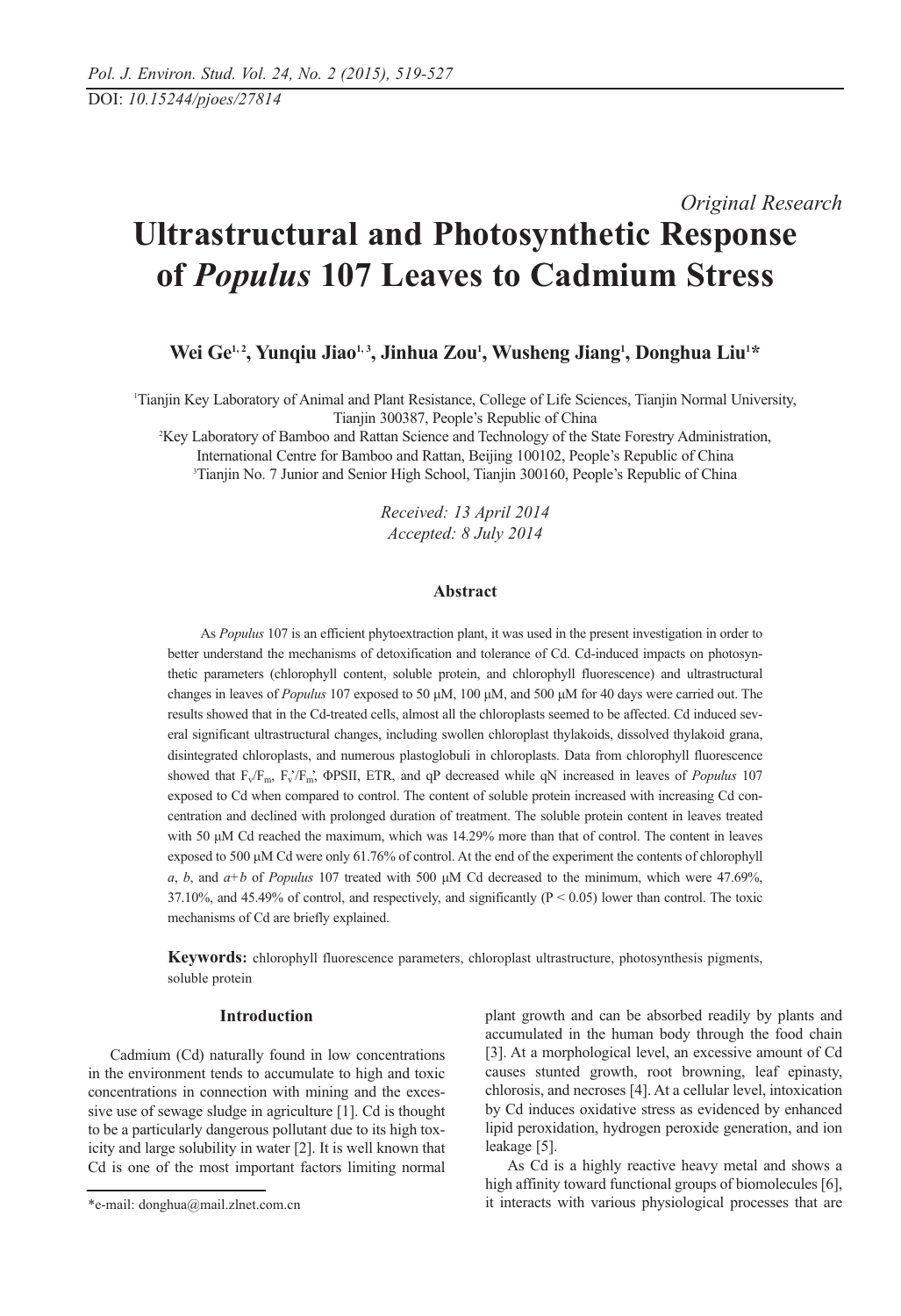essential for plant metabolism [1, 7, 8]. Cd has been shown to be one of the most effective inhibitors of photosynthetic activity. Some investigations have been reported that plant growth is affected under Cd stress, resulting in alteration of chlorophyll synthesis [9], transpiration and respiration processes [10], and stomatal opening [11], thus reducing photosynthesis [12, 13]. The chloroplast is a large, complex double membrane organelle that performs the function of photosynthesis within plant cells and contains the substance chlorophyll that is essential for this process. Cd convincingly resulted in marked distortion of chloroplast ultrastructure leading to disturbed shape and inflated thylakoids [14]. Once Cd enters chloroplasts, it can disturb chloroplast function by inhibiting the enzymatic activities of chlorophyll biosynthesis, pigment – protein complexes,  $O_2$ -evolving reactions of photosystem II (PSII), electron flow around photosystem I (PSI), and chloroplast structure [15-18].

Phytoremediation by using vegetation to remove, detoxify, or stabilize heavy metals is an acceptable tool for decontamination of polluted soil and water. Our previous study indicated that *Populus* 107 was an efficient phytoextraction plant as it had considerable ability to accumulate Cd (Cd concentration in shoots exceeding  $0.01\%$  (w/w)) [11]. However, few studies parallel analysis of chlorophyll fluorescence and photosynthesis parameters under Cd stress, and research related the effect of Cd on ultrastructural changes in leaves. To gain a deeper insight into Cdinduced impacts on photosynthetic parameters (chlorophyll content, soluble protein, and chlorophyll fluorescence) and ultrastructural changes in leaves of *Populus* 107 grown in the presence of different concentrations of Cd, our investigation was carried out.

# **Material and Methods**

# Culture Condition and Cadmium Treatment

*Populus* 107 (*Populus*×*euramericana* cv.'Neva') was selected in the present investigation. Woody cuttings (15 cm in length and 1.5 cm in diameter) from 1-year old shoots were rooted in vermiculite for a month. Then they were selected for uniformity of roots and new shoots, and transferred to 1/2-strength Hoagland nutrient solution spiked with different concentrations of Cd (50 μM, 100 μM, and 500 μM) and grown for 40 days. Cadmium was provided as cadmium chloride  $(CdCl<sub>2</sub>)$ . The Hoagland nutrient solution consisted of 0.75 mM  $K_2SO_4$ , 0.65 mM  $MgSO_4$ , 0.01 mM KCl, 0.25 mM KH<sub>2</sub>PO<sub>4</sub>, 2 mM Ca(NO<sub>3</sub>)<sub>2</sub>, 100 μM FeEDTA, 10 μM H<sub>3</sub>BO<sub>3</sub>, 1 μM  $MnSO_4$ , 0.1 μM CuSO<sub>4</sub>, 0.05 μM (NH<sub>4</sub>)<sub>6</sub>Mo<sub>7</sub>O<sub>4</sub>, and 1 μM  $ZnSO<sub>4</sub>$  [19], adjusted to pH 5.5. The experiments were conducted in a greenhouse under a 14 h photoperiod at  $20/18$ <sup>o</sup>C (day/night), irradiation of 360 W·m<sup>-2</sup> and 65-75% humidity. The solutions were constantly aerated and replaced every 10 days. All treatments were done in 5 replicates.

# Measurement of Soluble Protein Contents

Measuring soluble protein content in this investigation was carried out according to Bradford's method [20] using bovine serum albumin (BSA) as a standard. The fresh roots and leaves from each treatment (6 seedlings) were washed in distilled water, dried, and put in a mortar with 5 mL 0.05 M phosphate buffer solution (PBS) (pH 7.8) at the end of each time interval (10 d) of the Cd treatment. The homogenate was centrifuged at  $10,000 \times g$  for 20 min and the supernatant was used for analyzing soluble protein content. The soluble protein content was expressed as mg per g fresh weight.

#### Leaf Pigment Measurements

Each leaf sample from each treatment was homogenized in 5 ml of 80% acetone at 4ºC, and adding 5 ml acetone to a total of 10 ml in each tube. Tubes were stored in the dark at 4ºC for 12 h prior to spectrophotometer measurements. Pigmentation of the sample was centrifuged (4,000 g) for determination. Absorbance was measured at 646 and 663 nm with a UV-Vis spectrophotometer (UV-2550, Shimadzu, Kyoto, Japan). Chlorophyll  $a(C_a)$  and chlorophyll  $b$  ( $C<sub>b</sub>$ ) concentrations were calculated according to Zarco-Tejada et al. [21]:

 $C_a$  [mg/g fresh matter] =  $[12.21 \cdot A_{663} - 2.81 \cdot A_{646}]$ ·mL Acetone/mg fresh matter

 $C_b$  [mg/g fresh matter] =  $[20.13\cdot A_{646}-5.03\cdot A_{663}]$  <sup>.</sup>mL Acetone/mg fresh matter

# Measurements of Chlorophyll Fluorescence

Chlorophyll fluorescence quenching analysis was carried out at room temperature with a portable fluorometer (LI-6400, LI-COR, Lincoln, USA). Leaves were darkened for 12 h prior to measurement. The initial Chl fluorescence intensity of the dark-adapted samples  $(F_0)$  was obtained upon excitation with a weak measuring beam (0.08 μmol photons m<sup>-2</sup>·s<sup>-1</sup>). Maximum fluorescence ( $F_m$ ) was determined following a saturating red light (7200 µmol photons  $m^2$ ·s<sup>-1</sup>). Yield of variable fluorescence (F<sub>v</sub>) was calculated as  $F_m-F_0$ , and maximum efficiency of PSII photochemistry in the dark-adapted state as  $F_v/F_m = (F_m-F_0/F_m)$ . Efficiency of energy harvesting by open reaction centers of photosystem II for light-adapted leaves were calculated as:  $F_v/F_m = (F_m - F_0)/F_m$ , where  $F_0$  is minimal fluorescence of a momentarily darkened leaf, and  $F_m$ ' is maximal fluorescence during a saturating flash light of  $>7$  mmol m<sup>-2</sup>·s<sup>-1</sup>. Photochemical quenching  $(q_n)$  was calculated as indicated by the manufacturer's manual for the LI-6400 leaf chamber fluorometer,  $q_p = (F_m' - F_s)/(F_m' - F_0')$ , where  $F_s$  is the Chl fluorescence yield during actinic illumination. Other fluorescence parameters were measured on light-adapted leaves using the equations of Genty et al. [22]. The quantum yield of PSII electron transport,  $\Phi$ PSII =( $F_m$ '- $F_s$ )/ $F_m$ '. The appar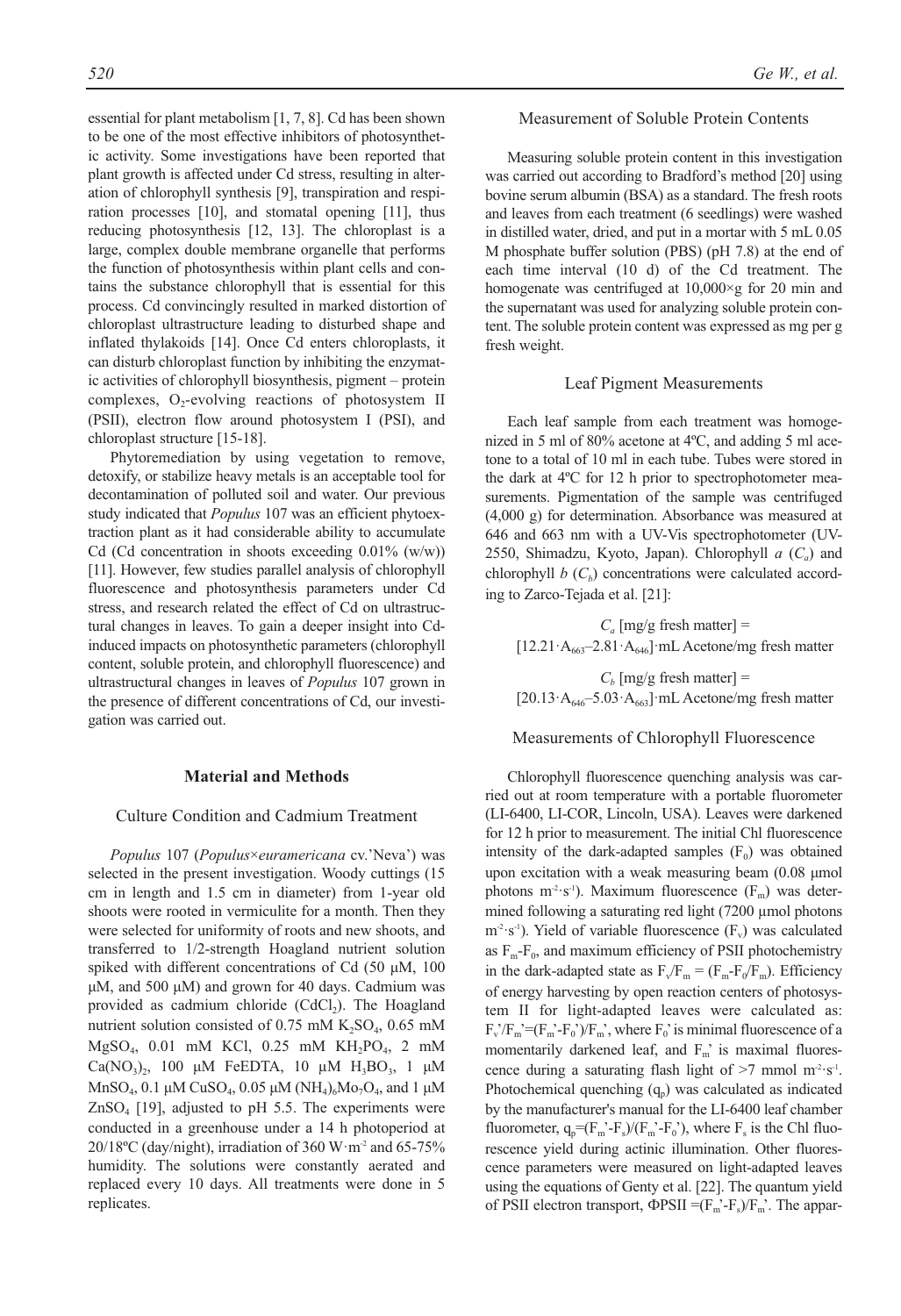ent electron transport rate,  $ETR=(F_m-F_s)/F_m \times$ PPFD×0.5×0.84 [23], Non-photochemical quenching,  $qN=1-(F_m'-F_0')/(F_m-F_0)$ . For the calculation of ETR, PPFD was the photosynthetic photon flux density of actinic illumination, 0.5 was assumed as the fraction of the excitation energy distributed to PSII, and 0.84 as the fractional light absorption of the leaf. These data were collected every 10 days.

### Transmission Electron Microscopy

The leaf samples of the middle area of leaf blades from control and the treated groups grown for 40 days were hand cut with a razor blade into 1 mm<sup>2</sup> pieces and fixed in a mixture of 2% formaldehyde and 2.5% glutaraldehyde in 0.2 M phosphate buffer (pH 7.2) for 2 h and then thoroughly washed with the same buffer three times. This was followed by post-fixation with 2% osmium tetroxide in the same buffer for 2 h. They were dehydrated in an acetone series, and embedded in Spurr's ERL resin [24]. For ultrastructural observations, ultrathin sections of 75-nm thickness were cut on an ultramicrotome (Leica EM UC6, Germany) with a diamond knife, and were mounted in copper grids with 300 square mesh. The sections were stained with 2% uranyl acetate for 50 min. and lead citrate for 15 min. Observation and photography were accomplished by transmission electron microscopy (JEM-1230, Joel Ltd, Tokyo, Japan).

#### Statistical Analysis

Analysis of variance of the data was done with SigmaPlot 8.0 software. For statistical analysis, one-way analysis of variance (ANOVA) and t-test were used to determine the significance at P<0.05. All treatments were done in five replicates.

#### **Results**

#### Effects of Cd on Soluble Protein Contents

The effects of Cd on soluble protein contents are presented in Fig. 1. The results indicated that soluble protein contents in leaves increased significantly (P<0.05) on the day 20 The soluble protein content in leaves treated with 50 μM Cd reached the maximum, which was 14.29% more than that of control. The soluble protein contents in leaves exposed to 500 μM were observed to decline significantly (P<0.05) after 30 d treatment. At the end of the experiment soluble protein contents in leaves exposed to Cd treatment were significantly lower (P<0.05) when compared with control. The soluble protein content in leaves exposed to 500 μM Cd were only 61.76% of control.

#### Effects of Cd on Content of Leaf Pigments

The contents of chlorophyll *a*, *b*, and *a+b* of *Populus* 107 after 10 to 40 day Cd treatments were presented in Fig. 2. The contents of leaf pigments expose to Cd decreased significantly (P<0.05) when compared with control, except for the group exposed to 50  $\mu$ M Cd on day 10. The contents of chlorophyll of poplar 107 exposed to 50 µM Cd increased during 30 days and then declined with prolonging the treatment time (Figs. 2a-c). At the end of the experiment the contents of chlorophyll *a*, *b*, and *a+b* of *Populus* 107 treated with 500 μM Cd decreased to the minimum, which were 47.69%, 37.10%, and 45.49% of control, respectively, and significantly (P<0.05) lower than control.

# Effects of Cd on Chlorophyll Fluorescence

 $F_v/F_m$  in *Populus* 107 exposed to Cd was significantly lower ( $P < 0.05$ ) in comparison with control and represented a decreased tendency with prolonging the treatment time (Fig. 3). Fig. 4 showed the changes of fluorescence parameters in light-adapted leaves. The decrease tendency in photochemical efficiency of  $PSII(F_v/F_m)$ , actual photochemical efficiency of PSII (PSII), electronic transfer rate (ETR), and photochemical quenching (qP) were observed, whereas qN had increased tendency.  $F_v/F_m$  of *Populus* 107 exposed to Cd was significantly lower  $(P<0.05)$  during the whole treatment in comparison with control, except for the group treated with 50 μM and 100 μM Cd on day 10. Significant difference (P<0.05) was shown in PSII and ETR of *Populus* 107 exposed to Cd when compared with control, except for ETR on day 10. qP in control was significantly higher when compared with the treatment groups. A significant increase of  $qN$  (P<0.05) was noted after 20 days of treatment as compared to control plants.

# Effect of Cd on Subcellular Structures of Leaves

Electron microscopic observations of mesophyll chloroplasts from poplar leaves treated with Cd revealed distinct differences between the samples examined compared to control (Fig. 5). Under natural conditions, the



Fig. 1. Effects of different Cd concentrations on the contents of soluble protein in leaves of *Populus* 107 exposed to Cd stress in 40 days. Vertical bars denote SE (n=3). Values with different letters differ significantly from each other (p<0.05, t-test).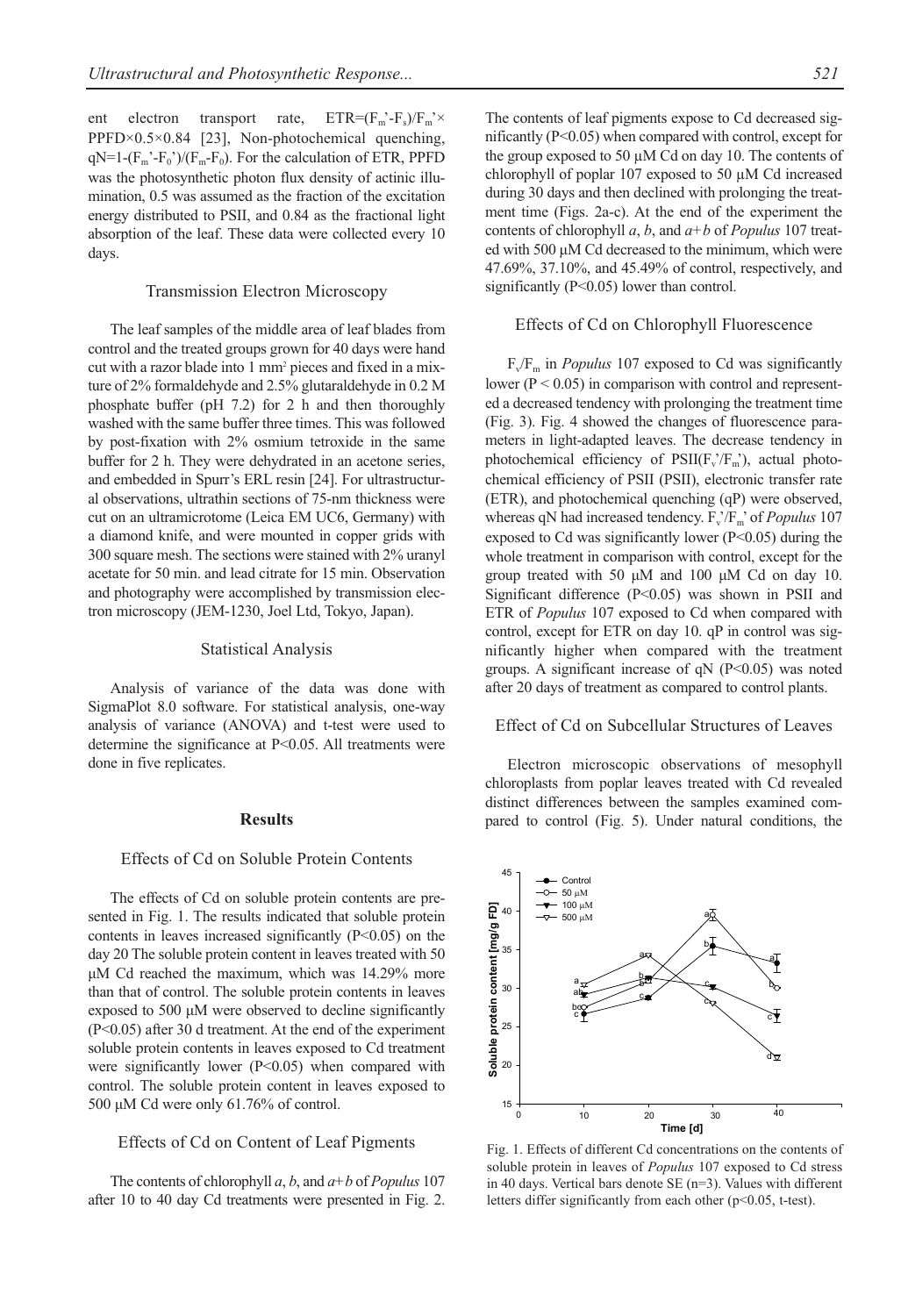cytoarchitecture of *Populus* 107 leaves was intact with typical organelles. The shuttle-like or spheroid chloroplasts were abundant in normal leaf cells. Chloroplasts with a well-developed lamellar system and the grana layers were arranged in an orderly fashion. Some plastoglobuli



Fig. 2. Chlorophyll *a*, *b*, *a+b* contents of *Populus* 107 (a, b, c) exposed to Cd stress in 40 days. Vertical bars denote SE (n=3). Values with different letters differ significantly from each other (p<0.05, t-test).



Fig. 3. Effects of Cd on changes of  $F_v/F_m$  in *Populus* 107 treated with different concentrations of Cd in 40 days. Vertical bars denote SE (n=3). Values with different letters differ significantly from each other (p<0.05, t-test).

appeared in the chloroplasts (Fig. 5a). In the Cd-treated cells, almost all the chloroplasts seemed to be affected, but to different degrees. At 50 µM Cd, most of the chloroplasts were either undamaged or only slightly damaged in comparison with control. Generally, a small proportion of thylakoid membranes were slightly disintegrated in some cells (Fig. 5b). Occasionally the outer membrane of the chloroplasts envelope was disrupted. The main alterations observed in chloroplast appearance, in 100 µM Cd concentrations, were that distorted chloroplasts were more common and they were rounded in shape and irregular in outline. Some cells showed strongly swollen chloroplast thylakoids (Fig. 5c). The thylakoid grana were dissolved and were hardly visible in some cells (Figs. 5d). With the further increase in Cd concentration  $(500 \mu M)$ , the toxic symptoms of chloroplasts were more significant because chloroplasts in the cell decreased obviously in number and the breakages occurred in the membrane of some chloroplasts (Fig. 6a). The thylakoid grana were damaged and disappeared, and chloroplasts disintegrated (Fig. 6b). Plastoglobuli were more numerous in chloroplasts and large inter-thylakoidal spaces in the stroma were lightly stained (Fig. 6c).

#### **Discussion**

Soluble protein content in organisms is an important indicator of reversible and irreversible changes in metabolism and responds to a wide variety of stressor [25, 26]. The results indicated that the soluble protein content in leaves of *Populus* 107 exposed to Cd increased with increasing Cd concentration and declined with prolonging duration of treatment. We think that there are two reasons why Cd induces the high soluble protein content. First of all, Cd induces the expression of several genes and increases the synthesis of several proteins. In addition, a high concentra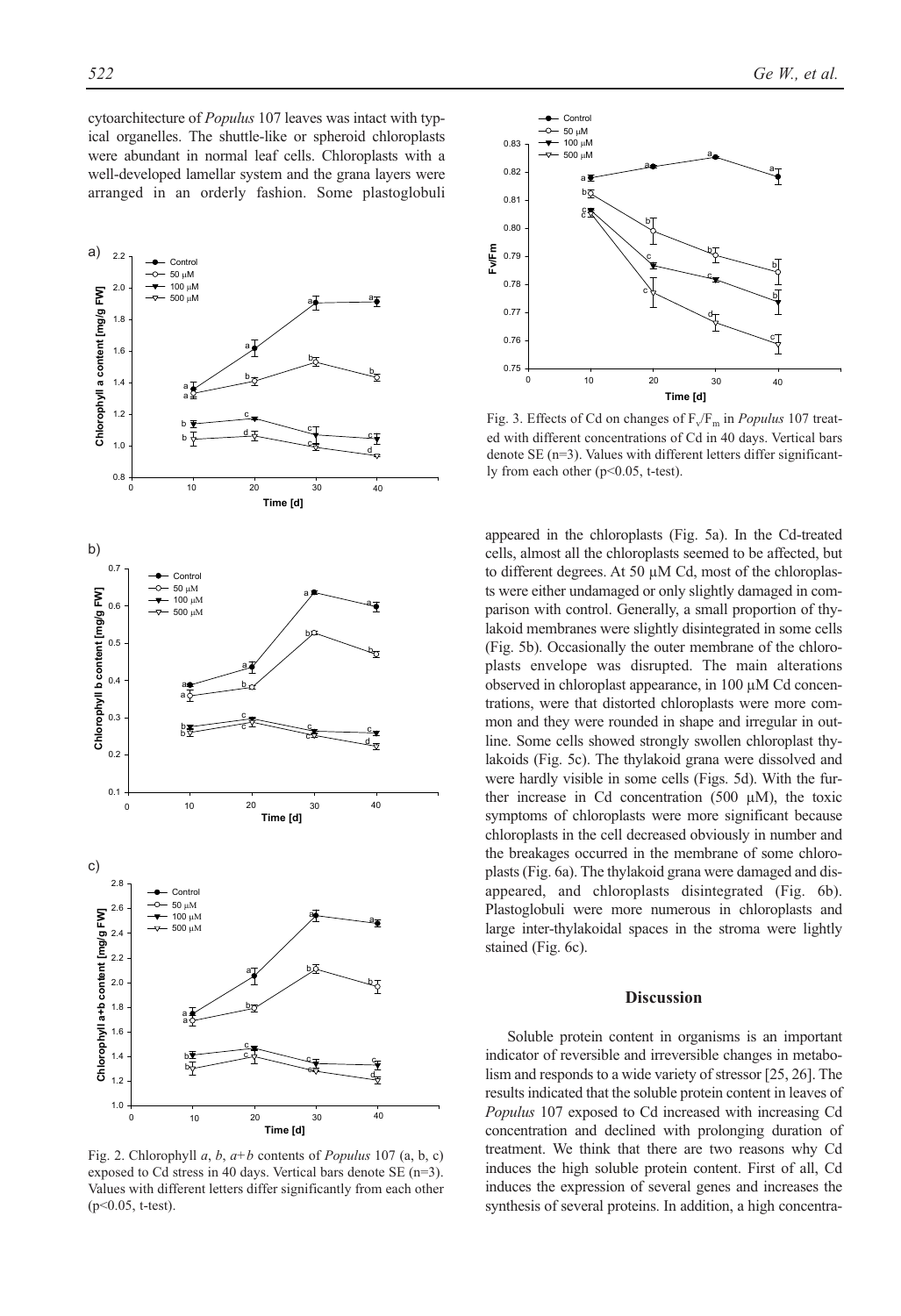tion of heavy metal treatment induces the production of heavy metal-resistance proteins. They could resist the toxicity of heavy metal [27]. During the later period of treatment, the decline of soluble protein contents could be explained that the Cd-induced oxidative stress appeared

[26] and the protein synthesizing machinery was impaired due to the Cd effect [28]. Reactive oxygen species (ROS) can affect protein functions through multiple mechanisms, including regulation of protein expression, post-translational modifications, and alteration of protein stability [29]. Cd



Fig. 4. Effects of Cd on changes of F<sub>v</sub>/F<sub>m</sub>', PSII, ETR, qP, qN in *Populus* 107 treated with different concentrations of Cd in 40 days. Values with different letters differ significantly from each other  $(p<0.05, t-test)$ .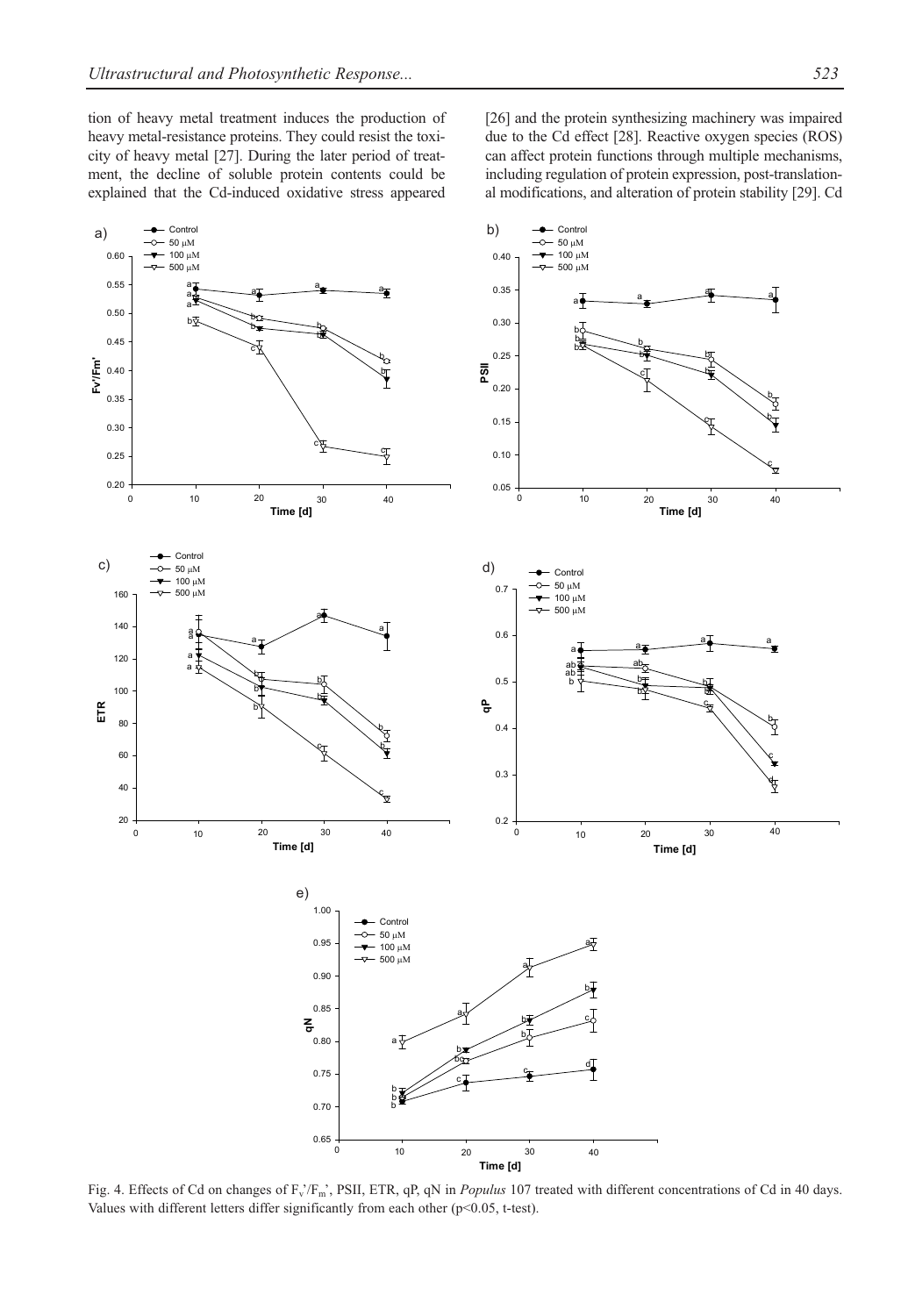can affect the absorption of several important nutrition elements and stop some significant physiological material from synthesizing, so some physiological index declined and the biomass decreased (data unpublished).

Chlorophyll is a major pigment in the photosynthesis process, whose content and a/b value are an indication of the activity of photosynthesis. It is well known that photosynthesis is especially sensitive to the presence of Cd in chloroplasts [30, 31]. Cd could interfere with the whole photosynthetic process, from chlorophyll biosynthesis and degradation, assembly of pigment protein complexes and thylakoids, to the electron transport chain, the Calvin cycle enzymes, and sugar transport and consumption [32]. It has long been known that interveinal chlorosis of leaves is one of the firstly visible symptoms of Cd toxicity and that it is due to decreased rate of chlorophyll biosynthesis and chlorophyll content caused by damages to thylacoid membranes. The results from the present investigation indicated that the amounts of chlorophyll *a*, chlorophyll *b*, and, consequently, total chlorophylls were lower than those in control plants, which is in agreement with the findings of Pietrini et al. [33] and Shen et al. [34] in poplar. Nada et al. indicated that Cd could induce Fe deficiency in almond seedlings exposed to 25, 50, 100, 150 μM Cd, which resulted in the decrease in ferredoxins necessary for the lightinduced oxido-reduction process and reduction in chlorophyll content [35]. We assume that in the present investigation Cd induced Fe deficiency and resulted in the decrease of chlorophyll content. However, more work needs to be done in this direction. In recent years the technique of chlorophyll fluorescence has become ubiquitous in plant ecophysiology studies. Chlorophyll fluorescence depends to a great extent on pigment content and a leaf's ability to photosynthesize. Chlorophyll fluorescence parameters such as ΦPSII,  $F_v/F_m$ ,  $F_v/F_m$ , ΦPSII, ETR, and qP have been established as a reliable indicator of the intensity of stress [36]. Data from the present investigation showed that  $F_v/F_m$ ,  $F_v/F_m$ , ΦPSII, ETR, and qP decreased, while qN increased. The decrease could be explained by the fact that Cd destroyed the reaction center of photosynthesis and restrained the photosynthesis [37]. It is commonly accepted that Cd ions and other heavy metals are highly reactive and affect various aspects of plant physiology [38]. Khan and Khan indicated that although Nickel and zinc were metals considered nutrients essential for plant growth and development, at high concentrations they became phytotoxic, and photosynthetic parameters were reduced significantly in plants treated with Ni and Zn when compared with control plants [39]. In different plant species heavy metals decrease carbon assimilation and can generate oxidative stress [40], which ultimately results in wilting and affects the respiration rate [41]. Pietrini et al. found that the peculiar Cd accumulation in small necrotic areas close to the main vein in willow and poplar clones is associated with



Fig. 5. TEM micrographs of chloroplasts from control and Cd-treated *Populus* 107. a) Chloroplasts with a well-developed lamellar system and the grana layers in control cell. b) Slightly changed chloroplast in the plant exposed to 50 µM Cd. Note slightly disintegrated thylakoid membranes (arrows). c) Strongly swollen chloroplast thylakoids in plants treated with 100 µM Cd (arrows). d) Dissolved thylakoid grana (100 µM Cd; arrow).

Abbreviations: C – cytoplasm, Ch – chloroplast, CW – cell wall, G – grana stack, P – plastoglobuli, S – starch grain.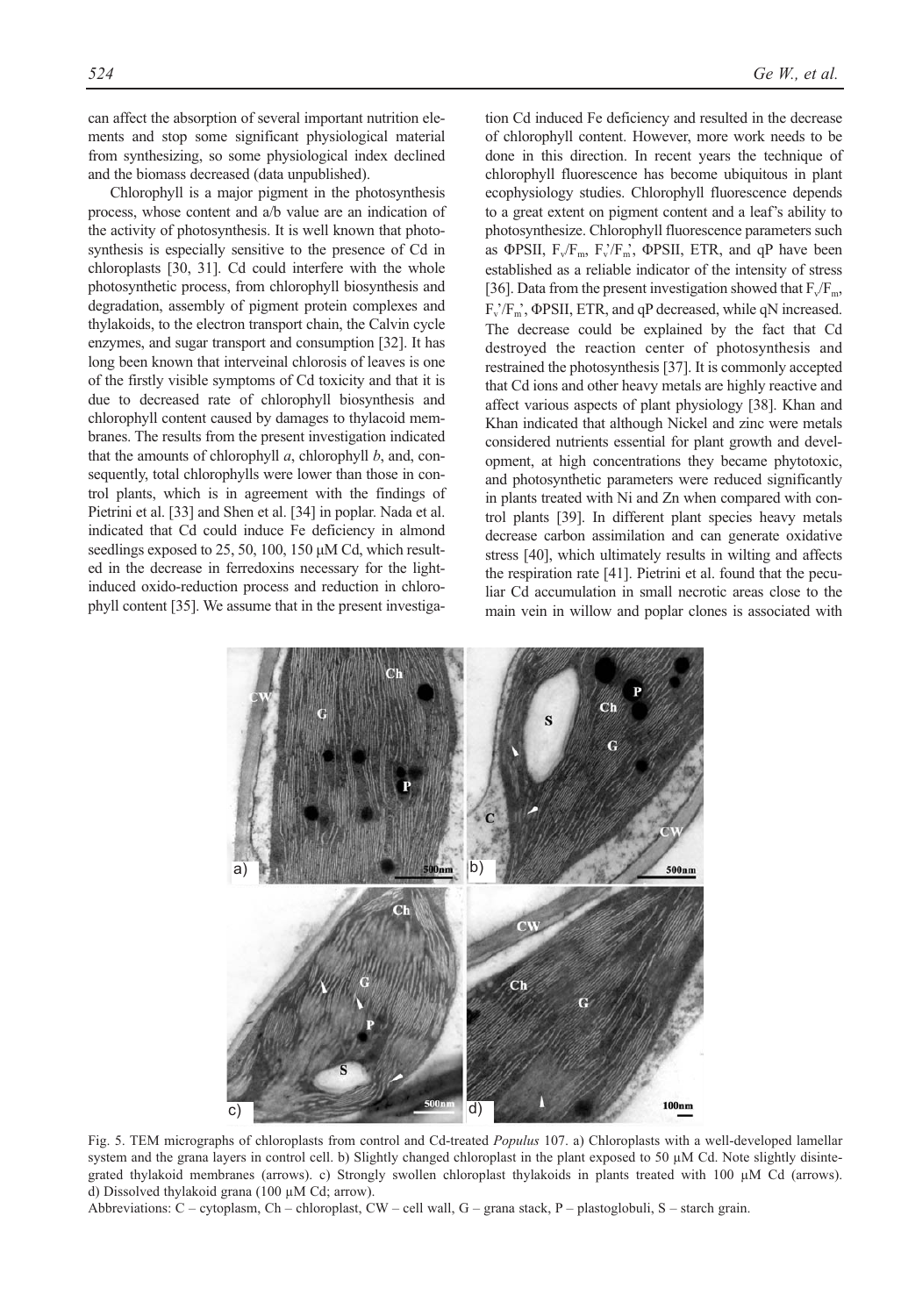low values of the chlorophyll fluorescence parameters  $(F_0,$  $F_m$ ,  $F_v/F_m$ ,  $\Phi$ PSII, qP, and NPQ) after the investigation, where willow and poplar clones grown in the presence of 50  $\mu$ m CdSO<sub>4</sub> for 3 weeks under hydroponic conditions were used to examine leaf gas exchange, chlorophyll fluo-



Fig. 6. TEM micrographs of chloroplasts from Cd-treated of *Populus* 107. a) Breakages in the membrane of chloroplasts (500 µM Cd, arrows). b) The damaged thylakoid grana and disintegrated chloroplasts (500 µM Cd, arrows). c) Damaged disintegrating chloroplasts and increased plastoglobuli (500 µM Cd).

rescence parameters and images, and for Cd detection using energy dispersive X-ray fluorescence (ED-XRF). The findings supported the results in the present investigation. High fluorescence parameters  $(F_v/F_m, FPSII,$  and qP values) confirmed the absence of detectable Cd [42].

Choudhury and Panda [43] and Bi et al. [44] indicated that the alterations observed in the ultrastructure of the chloroplasts in leaves of plants exposed to Cd might be due to an increase in the production of reactive oxygen species (ROS), which in high concentration in the cellular environment can cause oxidative damage to cellular structure and function. The ultrastructural effects found in *Populus* 107 exposed to Cd, even at high concentrations and prolonged periods, are mainly confined to the chloroplasts structure. Chloroplasts looked misshapen and Cd treatment interfered with the correct organization of the inner membrane system. The thylakoid system appeared incorrectly shaped: grana and stroma thylakoids were not clearly distinguishable. Numerous plastoglobuli distributed in the stroma under Cd stress is usually considered a symptom of senescence because these globules were regarded as lipid droplets from thylakoid degradation [45, 46]. Senescence induced by Cd was given by the swollen thylakoids. Gallego et al. [47] indicated that senescence was induced by oxidative stress, contributing to aging of whole cells and chloroplasts, suggesting the possible peroxidation of thylakoid membranes by the lipoxygenase system. However, the effects of Cd on chloroplast structure differ from those induced by other heavy metals. Heavy metals were shown to induce starch accumulation, probably by inhibition of vein loading [48- 50]. In the present study, the absence of starch accumulation in chloroplast stroma may be explained by the inhibition of photosynthesis by Cd [51-53].

# **Conclusion**

Alterations in ultrastructure and photosynthetic parameters would occur before any visible symptom of toxicity appears, and the endpoint based on these parameters might be more sensitive or indicative than morphological observation in revealing eco-toxicity of Cd. Our previous results indicated that *Populus* 107 tolerated high concentrations of Cd and have an ability to take up it from treatment medium [54]. In view of their fast growth, high biomass, and adequate Cd tolerant system, *Populus* 107 appears to have great potential for remediation purposes. Future research is needed to analyze the potential of *Populus* 107 to accumulate Cd from contaminated soils in non-laboratory environments. Besides, a better understanding of the mechanistic details of Cd detoxification in *Populus* 107 may lead to engineering of these plants to enhance their Cd phytoremediation capacity.

## **Acknowledgements**

This project was supported by the National Natural Science Foundation of China. The authors wish to express their appreciation to the reviewers for this paper.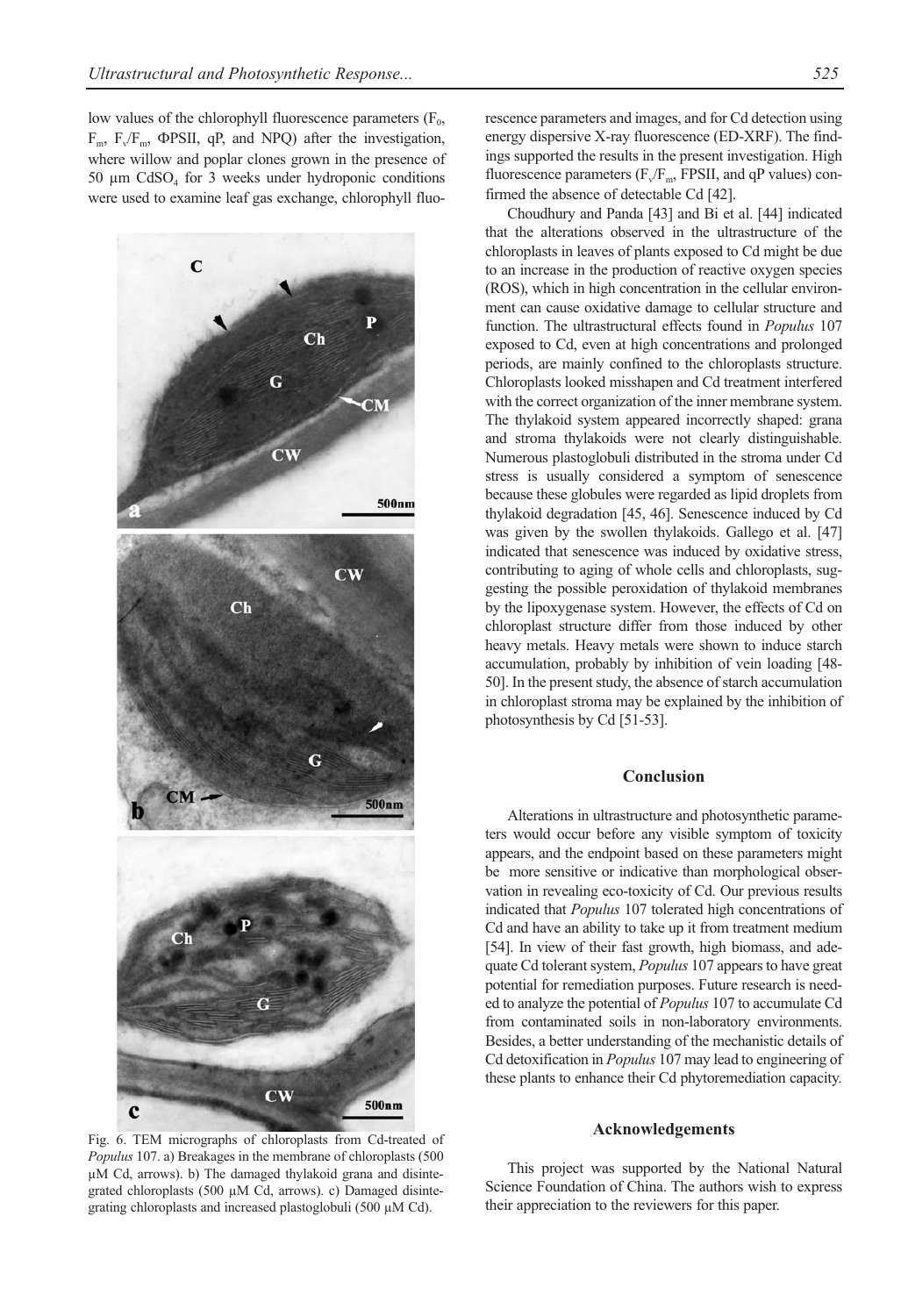#### **References**

- 1. DALCORSO G., FARINATI S., MAISTRI S., FURINI A. How plants cope with cadmium: staking all on metabolism and gene expression. J. Integr. Plant Biol. **50**, 1268, **2008**.
- 2. PINTO A.P., MOTA A.M., DE VARENNES A., PINTO F.C. Influence of organic matter on the uptake of cadmium, zinc, copper and iron by sorghum plants. Sci. Total Environ. **326**, 239, **2004**.
- 3. JÄRUP L., ÅKESSON A. Current status of cadmium as an environmental health problem. Toxicol Appl. Pharm. **238**, 201, **2009**.
- 4. BENAVIDES M.P., GALLEGO S.M., TOMARO M.L. Cadmium toxicity in plants. Braz. J. Plant Physiol. **17**, 21, **2005**.
- 5. FERNANDEZ-OCANA A., CHAKI M., LUQUE F., GOMEZ-RODRIGUEZ M.V., CARRERAS A., VALDER-RAMA R., BEGARA-MORALES J.C., HERNANDEZ L.E., CORPAS F.J., BARROSO J.B. Functional analysis of superoxide dismutases (SODs) in sunflower under biotic and abiotic stress conditions. Identification of two new genes of mitochondrial Mn-SOD. J. Plant Physiol. **168**, 1303, **2011**.
- 6. MENDOZA-CÓZATL D., LOZA-TAVERA H., HERNAN-DEZ-NAVARRO A., MORENO-SANCHEZ R. Sulfur assimilation and glutathione metabolism under cadmium stress in yeast, protists and plants. FEMS Microbiol. Rev. **29**, 653, **2005**.
- 7. EKMEKCI Y., TANYOLAC D., AYHAN B. Effects of cadmium on antioxidant enzyme and photosynthetic activities in leaves of two maize cultivars. J. Plant Physiol. **165**, 600, **2008**.
- 8. HE J.Y., REN Y.F., ZHU C., YAN Y.P., JIANG D.A. Effect of Cd on growth, photosynthetic gas exchange, and chlorophyll fluorescence of wild and Cd-sensitive mutant rice. Photosynthetica, **46**, 466, **2008**.
- 9. GILL SS., KHAN NA., TUTEJA N. Cadmium at high dose perturbs growth, photosynthesis and nitrogen metabolism while at low dose it up regulates sulfur assimilation and antioxidant machinery in garden cress (*Lepidum sativum* L.). Plant Sci. **182**, 112, **2012**.
- 10. HASAN S.A., HAYAT S., ALI B., AHMAD A. 28- Homobrassinolide protects chickpea (*Cicer arietinum*) from cadmium toxicity by stimulating antioxidants. Environ. Pollut. **151**, 60, **2008**.
- 11. SANDALIO L.M., DALURZO H.C., GOMEZ M., ROMERO-PUERTAS M.C., del RÍO L.A. Cadmiuminduced changes in the growth and oxidative metabolism of pea plants. J. Exp. Bot. **52**, 2115, **2001**.
- 12. MONTEIRO M.S., SANTOS C., SOARES A.M.V.M., MANN R.M. Assessment of biomarkers of cadmium stress in lettuce. Ecotoxicol. Environ. Saf. **72**, 811, **2009**.
- 13. DIAS MC., MONTEIRO C., MOUTINHO-PEREIRA J., CORREIA C., GONÇALVES B., SANTOS C. Cadmium toxicity affects photosynthesis and plant growth at different levels. Acta Physiol. Plant. **35**, 1281, **2013**.
- 14. NAJEEB U., JILANIC G., ALIA S., SARWARD M., XUA L., ZHOUA W. Insights into cadmium induced physiological and ultra-structural disorders in *Juncus effusus* L. and its remediation through exogenous citric acid. J. Hazard. Mater. **186**, 565, **2011**.
- 15. BAZZAZ F.A., ROLFE G.L., CARLSON R.W. Effect of Cd on photosynthesis and transpiration in excised leaves of cornand sunflower. Plant Physiol. **32**, 373, **1974**.
- 16. HAMPP R., BEULICH K., ZIEGLER H. Effects of zinc and cadmium on photosynthetic  $CO_2$ -fixation and Hill activity of isolated spinach chloroplasts. Z. Pflanzenphysiol. **77**, 336, **1976**.
- 17. SIEDLECKA A., KRUPA Z., SAMUELSSON G., OEQUI-ST G., GARDESTROEM P. Primarycarbon metabolism in *Phaseolus vulgaris* plants under Cd(II)/Fe interaction. Plant Physiol. Biochem. **35**, 951, **1997**.
- 18. YING R.R., QIU R.L., TANG Y.T., HUA P.J., QIU H., CHEN H.R., SHI T.H., MOREL J.L. Cadmium tolerance of carbon assimilation enzymes and chloroplast in Zn/Cd hyperaccumulator Picris divaricata. J. Plant Physiol. **167**, 81, **2010**.
- 19. STEPHAN U.W., PROCHAZKA Z. Physiological disorders of the nicotianamine-auxotroph tomato mutant chloronerva at different levels of iron nutrition. I. Growth characteristics and physiological abnormalities as related to iron and nicotianamine supply. Acta Bot. Neerl. **38**, 147, **1989**.
- 20. BRADFORD M.M. A rapid and sensitive method for the quantitation of microgram quantities of protein utilizing the principle of proteindye binding. Anal. Biochem. **72**, 248, **1976**.
- 21. ZARCO-TEJADA P.J., BERJÓN A., LÓPEZ-LOZANO R., MILLER J.R., MARTÍN P., CACHORRO V., GONZÀLEZ M.R., DE FRUTOS A. Assessing vineyard condition with hyperspectral indices: leaf and canopy reflectance simulation in a row-structured discontinuous canopy. Remote Sens. Environ. **99**, 271, **2005**.
- 22. GENTY B., BRIANTAIS J.M., BAKER N.R. The relationship between the quantum yield of photosynthetic electron transport and quenching of chlorophyll fluorescence. Biochem. Biophys. Acta **99**, 87, **1989**.
- 23. SOUZA R.P., MACHADO E.C., SILVA J.A.B., LAGOA A.M.M.A., SILVEIRA J.A.G. Photosynthetic gas exchange, chlorophyll fluorescence and some associated metabolic changes in cowpea (*Vigna unguiculata*) during water stress and recovery. Environ. exp. Bot. **51**, 45, **2004**.
- 24. SPURR A.R. A low-viscosity epoxy resin embedding medium for electron microscopy. J. Ultra. Res. **26**, 31, **1969**.
- 25. SINGH P.K., TEWARI R.K. Cadmium toxicity induced changes in plant water relations and oxidative metabolism of *Brassica juncea* L. plants. J. Environ. Biol. **24**, 107, **2003**.
- 26. AIBIBU N., LIU Y.G., ZENG G.M., WANG X., CHEN B.B., SONG H.X., XUA LI. Cadmium accumulation in vetiveria zizanioides and its effects on growth, physiological and biochemical characters. Bioresource Technol. **101**, 6297, **2010**.
- 27. YANG Q.S., WANG Y.Q., ZHANG J.J., SHI W., QIAN C., PENG X. Identification of aluminum-responsive proteins in rice roots by a proteomic approach: Cysteine synthase as a key player in Al response. Proteomics, **7**, 737, **2007**.
- 28. JIANG H.P., GAO B.B., LI W.H., ZHU M., ZHENG C.F., ZHENG Q.S., WANG C.H. Physiological and biochemical responses of *Ulva prolifera* and *Ulva linza* to cadmium stress. Sci. World J. **2013**, 1, **2013**.
- 29. TRACHOOTHAM D., ALEXANDRE J., HUANG P. Targeting cancer cells by ROS-mediated mechanisms: a radical therapeutic approach? Nature Rev. Drug Discovery, **8**, 579, **2009**.
- 30. PIETRINI F., IANNELLI M.A., MONTANARI R., BIAN-CONI D., MASSACCI A. Cadmium I nteraction with thiols and photosynthesis in higher plants. In A. H. Jodhpur. (Ed.) Advances in Plant Physiology, India: Scientific Publishers. **8**, 313, **2005**.